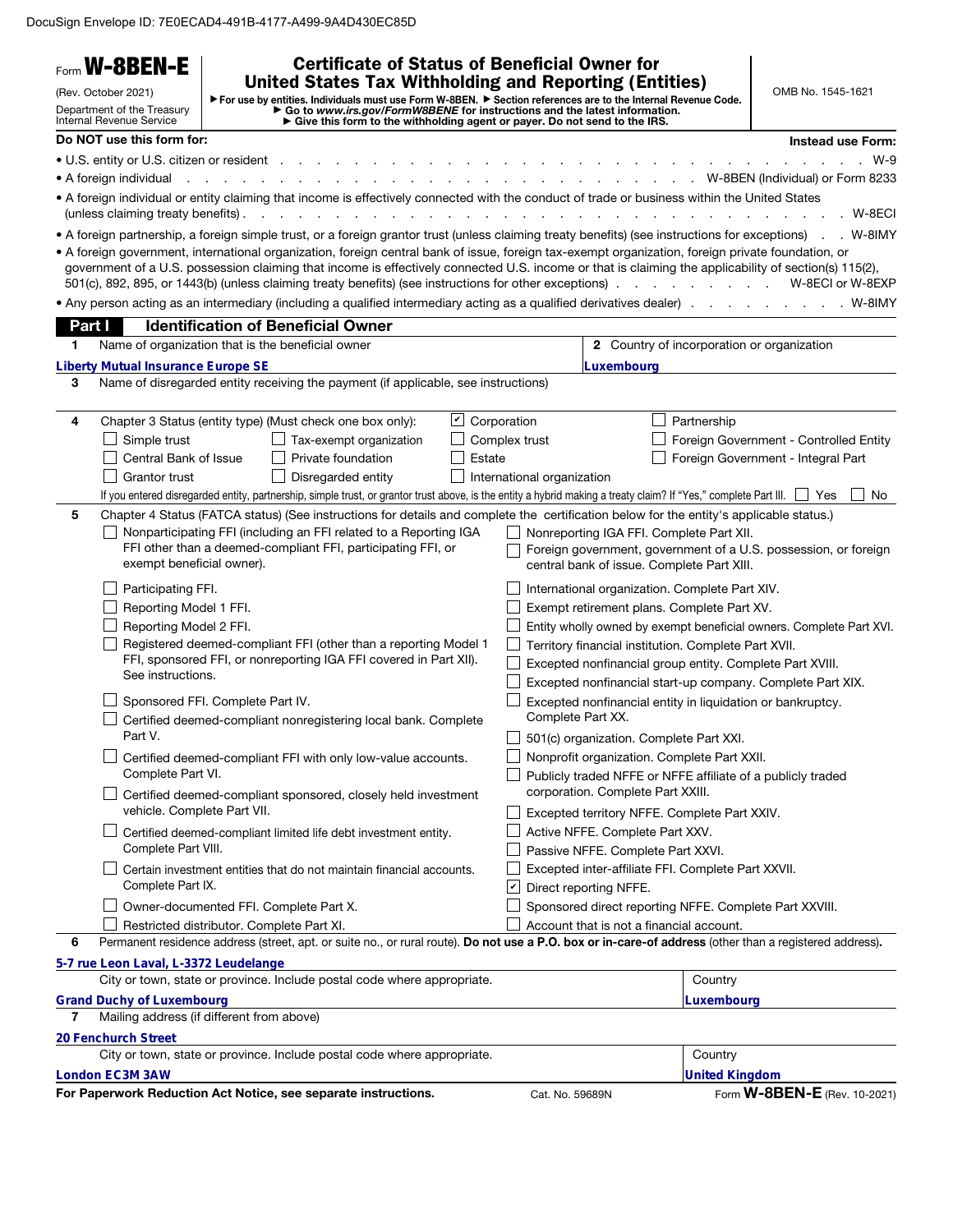|    | Form W-8BEN-E (Rev. 10-2021)                                                                                                              |                                        | Page 2                                                                                                                                                                                                                                                                                                                                                                                                                                   |  |  |  |  |
|----|-------------------------------------------------------------------------------------------------------------------------------------------|----------------------------------------|------------------------------------------------------------------------------------------------------------------------------------------------------------------------------------------------------------------------------------------------------------------------------------------------------------------------------------------------------------------------------------------------------------------------------------------|--|--|--|--|
|    | Identification of Beneficial Owner (continued)<br>Part I                                                                                  |                                        |                                                                                                                                                                                                                                                                                                                                                                                                                                          |  |  |  |  |
| 8  | U.S. taxpayer identification number (TIN), if required                                                                                    |                                        |                                                                                                                                                                                                                                                                                                                                                                                                                                          |  |  |  |  |
|    |                                                                                                                                           | 98-0134046                             |                                                                                                                                                                                                                                                                                                                                                                                                                                          |  |  |  |  |
| 9a | GIIN                                                                                                                                      | <b>b</b> Foreign TIN                   | Check if FTIN not legally required.<br>▶⊟<br>c                                                                                                                                                                                                                                                                                                                                                                                           |  |  |  |  |
|    | 2RXMWE.99999.SL.442                                                                                                                       | 2018 8400 060                          |                                                                                                                                                                                                                                                                                                                                                                                                                                          |  |  |  |  |
| 10 | Reference number(s) (see instructions)                                                                                                    |                                        |                                                                                                                                                                                                                                                                                                                                                                                                                                          |  |  |  |  |
|    | Note: Please complete remainder of the form including signing the form in Part XXX.                                                       |                                        |                                                                                                                                                                                                                                                                                                                                                                                                                                          |  |  |  |  |
|    | Part II                                                                                                                                   |                                        | Disregarded Entity or Branch Receiving Payment. (Complete only if a disregarded entity with a GIIN or a<br>branch of an FFI in a country other than the FFI's country of residence. See instructions.)                                                                                                                                                                                                                                   |  |  |  |  |
| 11 | Chapter 4 Status (FATCA status) of disregarded entity or branch receiving payment                                                         |                                        |                                                                                                                                                                                                                                                                                                                                                                                                                                          |  |  |  |  |
|    | Branch treated as nonparticipating FFI.                                                                                                   | Reporting Model 1 FFI.                 | U.S. Branch.                                                                                                                                                                                                                                                                                                                                                                                                                             |  |  |  |  |
|    | Participating FFI.                                                                                                                        | Reporting Model 2 FFI.                 |                                                                                                                                                                                                                                                                                                                                                                                                                                          |  |  |  |  |
| 12 |                                                                                                                                           |                                        | Address of disregarded entity or branch (street, apt. or suite no., or rural route). Do not use a P.O. box or in-care-of address (other than a                                                                                                                                                                                                                                                                                           |  |  |  |  |
|    | registered address).                                                                                                                      |                                        |                                                                                                                                                                                                                                                                                                                                                                                                                                          |  |  |  |  |
|    | City or town, state or province. Include postal code where appropriate.                                                                   |                                        |                                                                                                                                                                                                                                                                                                                                                                                                                                          |  |  |  |  |
|    | Country                                                                                                                                   |                                        |                                                                                                                                                                                                                                                                                                                                                                                                                                          |  |  |  |  |
| 13 | GIIN (if any)                                                                                                                             |                                        |                                                                                                                                                                                                                                                                                                                                                                                                                                          |  |  |  |  |
|    |                                                                                                                                           |                                        |                                                                                                                                                                                                                                                                                                                                                                                                                                          |  |  |  |  |
|    | Claim of Tax Treaty Benefits (if applicable). (For chapter 3 purposes only.)<br>Part III                                                  |                                        |                                                                                                                                                                                                                                                                                                                                                                                                                                          |  |  |  |  |
| 14 | I certify that (check all that apply):                                                                                                    |                                        |                                                                                                                                                                                                                                                                                                                                                                                                                                          |  |  |  |  |
| a  | $\triangleright$ The beneficial owner is a resident of Luxembourg                                                                         |                                        | within the meaning of the income tax                                                                                                                                                                                                                                                                                                                                                                                                     |  |  |  |  |
|    | treaty between the United States and that country.                                                                                        |                                        |                                                                                                                                                                                                                                                                                                                                                                                                                                          |  |  |  |  |
| b  | ⊻<br>be included in an applicable tax treaty (check only one; see instructions):                                                          |                                        | The beneficial owner derives the item (or items) of income for which the treaty benefits are claimed, and, if applicable, meets the<br>requirements of the treaty provision dealing with limitation on benefits. The following are types of limitation on benefits provisions that may                                                                                                                                                   |  |  |  |  |
|    | Government                                                                                                                                |                                        | Company that meets the ownership and base erosion test                                                                                                                                                                                                                                                                                                                                                                                   |  |  |  |  |
|    | Tax-exempt pension trust or pension fund                                                                                                  |                                        | Company that meets the derivative benefits test                                                                                                                                                                                                                                                                                                                                                                                          |  |  |  |  |
|    | Other tax-exempt organization                                                                                                             |                                        | $\vee$ Company with an item of income that meets active trade or business test                                                                                                                                                                                                                                                                                                                                                           |  |  |  |  |
|    | Publicly traded corporation                                                                                                               |                                        | Favorable discretionary determination by the U.S. competent authority received                                                                                                                                                                                                                                                                                                                                                           |  |  |  |  |
|    | Subsidiary of a publicly traded corporation                                                                                               | No LOB article in treaty               |                                                                                                                                                                                                                                                                                                                                                                                                                                          |  |  |  |  |
|    |                                                                                                                                           | Other (specify Article and paragraph): |                                                                                                                                                                                                                                                                                                                                                                                                                                          |  |  |  |  |
| c  | or business of a foreign corporation and meets qualified resident status (see instructions).                                              |                                        | The beneficial owner is claiming treaty benefits for U.S. source dividends received from a foreign corporation or interest from a U.S. trade                                                                                                                                                                                                                                                                                             |  |  |  |  |
| 15 | Special rates and conditions (if applicable - see instructions):                                                                          |                                        |                                                                                                                                                                                                                                                                                                                                                                                                                                          |  |  |  |  |
|    | The beneficial owner is claiming the provisions of Article and paragraph                                                                  |                                        |                                                                                                                                                                                                                                                                                                                                                                                                                                          |  |  |  |  |
|    | % rate of withholding on (specify type of income): _____________________________<br>of the treaty identified on line 14a above to claim a |                                        |                                                                                                                                                                                                                                                                                                                                                                                                                                          |  |  |  |  |
|    | Explain the additional conditions in the Article the beneficial owner meets to be eligible for the rate of withholding:                   |                                        |                                                                                                                                                                                                                                                                                                                                                                                                                                          |  |  |  |  |
|    |                                                                                                                                           |                                        |                                                                                                                                                                                                                                                                                                                                                                                                                                          |  |  |  |  |
|    | <b>Sponsored FFI</b><br><b>Part IV</b>                                                                                                    |                                        |                                                                                                                                                                                                                                                                                                                                                                                                                                          |  |  |  |  |
| 16 | Name of sponsoring entity:                                                                                                                |                                        |                                                                                                                                                                                                                                                                                                                                                                                                                                          |  |  |  |  |
| 17 | Check whichever box applies.                                                                                                              |                                        |                                                                                                                                                                                                                                                                                                                                                                                                                                          |  |  |  |  |
|    | I certify that the entity identified in Part I:                                                                                           |                                        |                                                                                                                                                                                                                                                                                                                                                                                                                                          |  |  |  |  |
|    | • Is an investment entity;                                                                                                                |                                        |                                                                                                                                                                                                                                                                                                                                                                                                                                          |  |  |  |  |
|    | . Is not a QI, WP (except to the extent permitted in the withholding foreign partnership agreement), or WT; and                           |                                        |                                                                                                                                                                                                                                                                                                                                                                                                                                          |  |  |  |  |
|    | . Has agreed with the entity identified above (that is not a nonparticipating FFI) to act as the sponsoring entity for this entity.       |                                        |                                                                                                                                                                                                                                                                                                                                                                                                                                          |  |  |  |  |
|    | I certify that the entity identified in Part I:                                                                                           |                                        |                                                                                                                                                                                                                                                                                                                                                                                                                                          |  |  |  |  |
|    | · Is a controlled foreign corporation as defined in section 957(a);                                                                       |                                        |                                                                                                                                                                                                                                                                                                                                                                                                                                          |  |  |  |  |
|    | • Is not a QI, WP, or WT;                                                                                                                 |                                        |                                                                                                                                                                                                                                                                                                                                                                                                                                          |  |  |  |  |
|    |                                                                                                                                           |                                        | . Is wholly owned, directly or indirectly, by the U.S. financial institution identified above that agrees to act as the sponsoring entity for this entity; and                                                                                                                                                                                                                                                                           |  |  |  |  |
|    |                                                                                                                                           |                                        | • Shares a common electronic account system with the sponsoring entity (identified above) that enables the sponsoring entity to identify all<br>account holders and payees of the entity and to access all account and customer information maintained by the entity including, but not limited<br>to, customer identification information, customer documentation, account balance, and all payments made to account holders or payees. |  |  |  |  |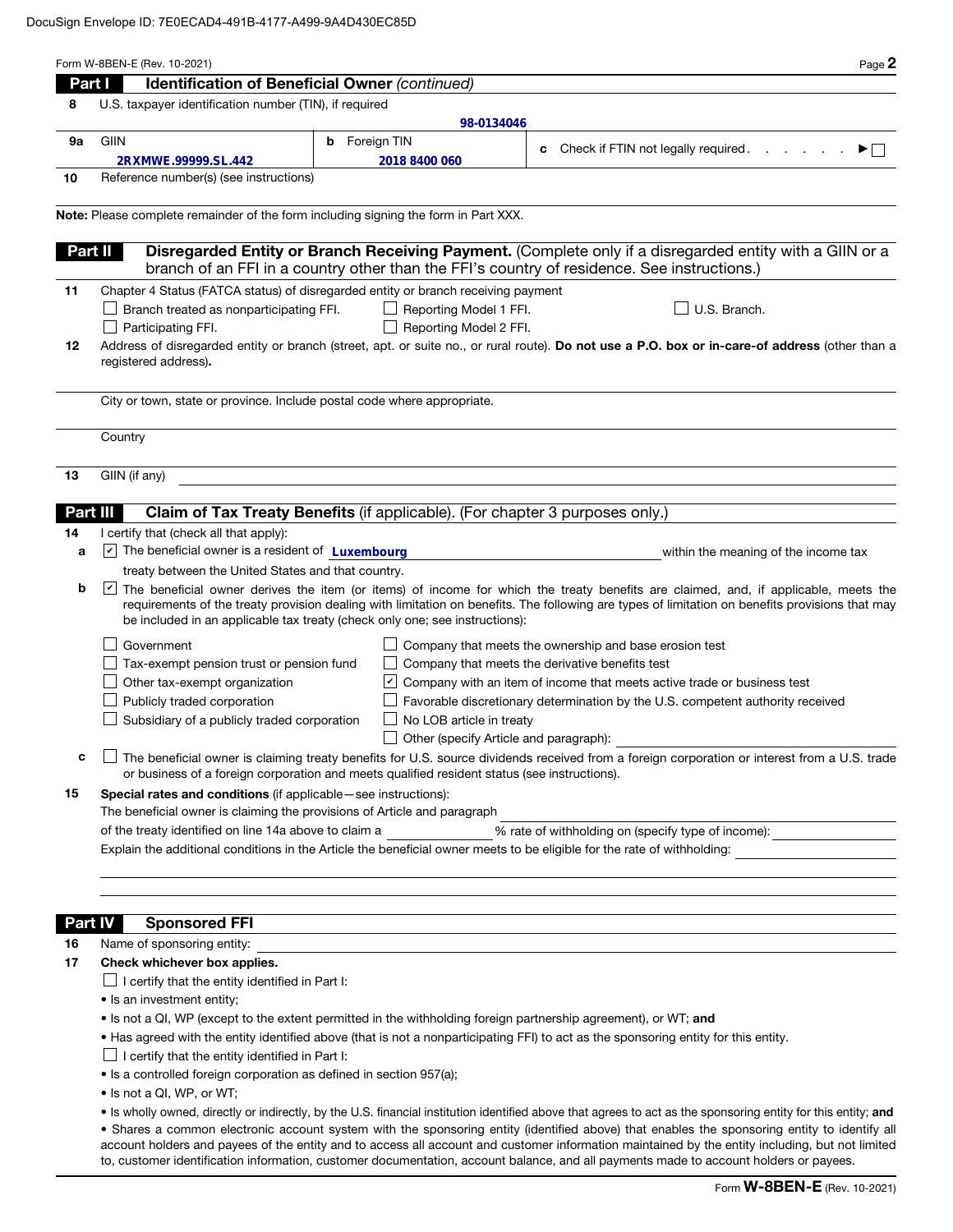## Part V Certified Deemed-Compliant Nonregistering Local Bank

 $18$  I certify that the FFI identified in Part I:

• Operates and is licensed solely as a bank or credit union (or similar cooperative credit organization operated without profit) in its country of incorporation or organization;

• Engages primarily in the business of receiving deposits from and making loans to, with respect to a bank, retail customers unrelated to such bank and, with respect to a credit union or similar cooperative credit organization, members, provided that no member has a greater than 5% interest in such credit union or cooperative credit organization;

• Does not solicit account holders outside its country of organization;

• Has no fixed place of business outside such country (for this purpose, a fixed place of business does not include a location that is not advertised to the public and from which the FFI performs solely administrative support functions);

• Has no more than \$175 million in assets on its balance sheet and, if it is a member of an expanded affiliated group, the group has no more than \$500 million in total assets on its consolidated or combined balance sheets; and

• Does not have any member of its expanded affiliated group that is a foreign financial institution, other than a foreign financial institution that is incorporated or organized in the same country as the FFI identified in Part I and that meets the requirements set forth in this part.

#### Part VI Certified Deemed-Compliant FFI with Only Low-Value Accounts

 $19$  I certify that the FFI identified in Part I:

• Is not engaged primarily in the business of investing, reinvesting, or trading in securities, partnership interests, commodities, notional principal contracts, insurance or annuity contracts, or any interest (including a futures or forward contract or option) in such security, partnership interest, commodity, notional principal contract, insurance contract or annuity contract;

• No financial account maintained by the FFI or any member of its expanded affiliated group, if any, has a balance or value in excess of \$50,000 (as determined after applying applicable account aggregation rules); and

• Neither the FFI nor the entire expanded affiliated group, if any, of the FFI, have more than \$50 million in assets on its consolidated or combined balance sheet as of the end of its most recent accounting year.

## Part VII Certified Deemed-Compliant Sponsored, Closely Held Investment Vehicle

20 Name of sponsoring entity:

- **21** I certify that the entity identified in Part I:
	- Is an FFI solely because it is an investment entity described in Regulations section 1.1471-5(e)(4);
	- Is not a QI, WP, or WT;

• Will have all of its due diligence, withholding, and reporting responsibilities (determined as if the FFI were a participating FFI) fulfilled by the sponsoring entity identified on line 20; and

• 20 or fewer individuals own all of the debt and equity interests in the entity (disregarding debt interests owned by U.S. financial institutions, participating FFIs, registered deemed-compliant FFIs, and certified deemed-compliant FFIs and equity interests owned by an entity if that entity owns 100% of the equity interests in the FFI and is itself a sponsored FFI).

## Part VIII Certified Deemed-Compliant Limited Life Debt Investment Entity

**22**  $\Box$  I certify that the entity identified in Part I:

• Was in existence as of January 17, 2013;

• Issued all classes of its debt or equity interests to investors on or before January 17, 2013, pursuant to a trust indenture or similar agreement; and • Is certified deemed-compliant because it satisfies the requirements to be treated as a limited life debt investment entity (such as the restrictions with respect to its assets and other requirements under Regulations section 1.1471-5(f)(2)(iv)).

## **Part IX** Certain Investment Entities that Do Not Maintain Financial Accounts

23  $\Box$  I certify that the entity identified in Part I:

• Is a financial institution solely because it is an investment entity described in Regulations section 1.1471-5(e)(4)(i)(A), and

## • Does not maintain financial accounts. Part X Owner-Documented FFI

Note: This status only applies if the U.S. financial institution, participating FFI, or reporting Model 1 FFI to which this form is given has agreed that it will treat the FFI as an owner-documented FFI (see instructions for eligibility requirements). In addition, the FFI must make the certifications below.

24a  $\Box$  (All owner-documented FFIs check here) I certify that the FFI identified in Part I:

- Does not act as an intermediary;
- Does not accept deposits in the ordinary course of a banking or similar business;
- Does not hold, as a substantial portion of its business, financial assets for the account of others;

• Is not an insurance company (or the holding company of an insurance company) that issues or is obligated to make payments with respect to a financial account;

• Is not owned by or in an expanded affiliated group with an entity that accepts deposits in the ordinary course of a banking or similar business, holds, as a substantial portion of its business, financial assets for the account of others, or is an insurance company (or the holding company of an insurance company) that issues or is obligated to make payments with respect to a financial account;

• Does not maintain a financial account for any nonparticipating FFI; and

• Does not have any specified U.S. persons that own an equity interest or debt interest (other than a debt interest that is not a financial account or that has a balance or value not exceeding \$50,000) in the FFI other than those identified on the FFI owner reporting statement.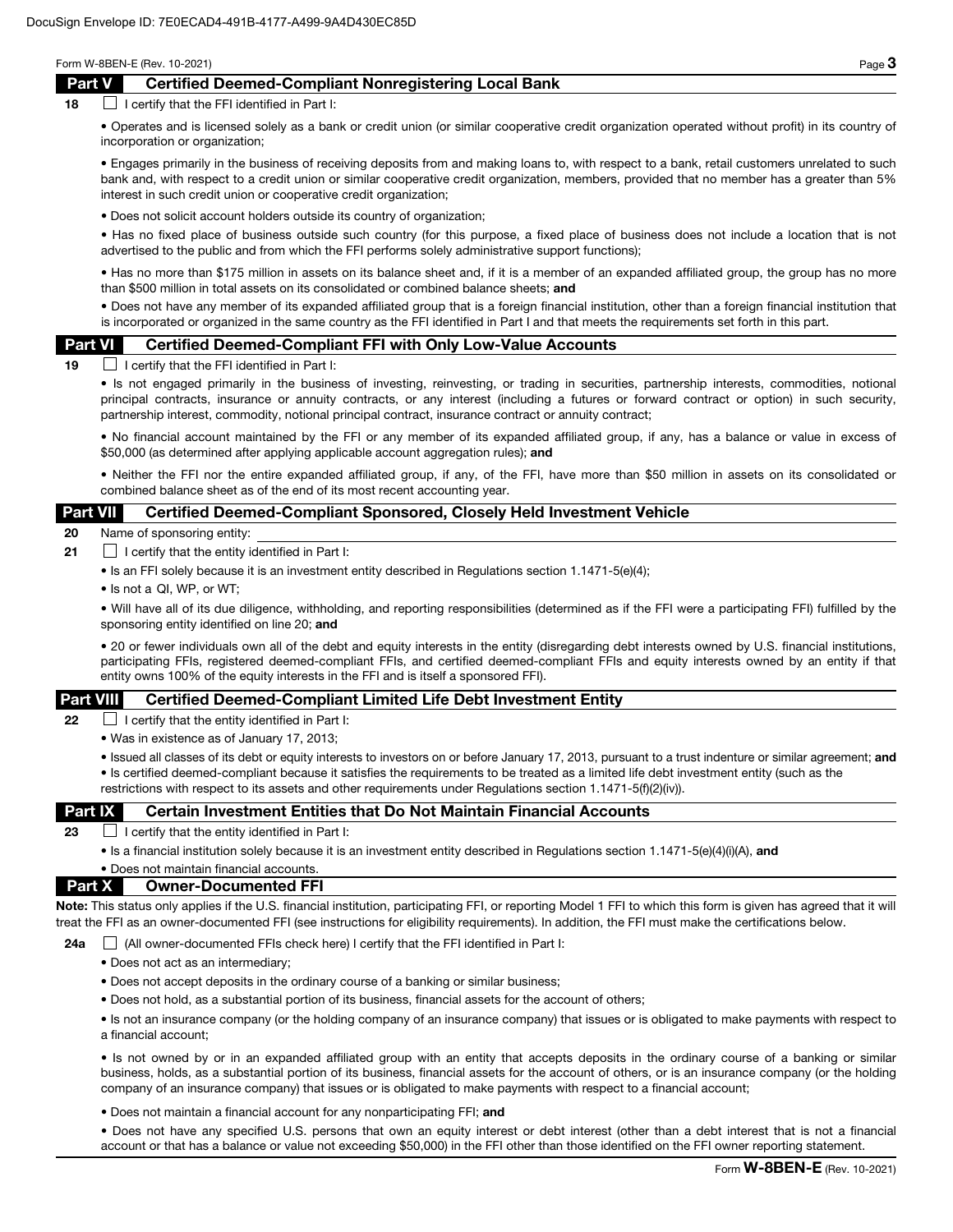# Part X Owner-Documented FFI *(continued)*

#### Check box 24b or 24c, whichever applies.

 $\mathbf{b}$  | I certify that the FFI identified in Part I:

- Has provided, or will provide, an FFI owner reporting statement that contains:
	- (i) The name, address, TIN (if any), chapter 4 status, and type of documentation provided (if required) of every individual and specified U.S. person that owns a direct or indirect equity interest in the owner-documented FFI (looking through all entities other than specified U.S. persons);
	- (ii) The name, address, TIN (if any), and chapter 4 status of every individual and specified U.S. person that owns a debt interest in the owner-documented FFI (including any indirect debt interest, which includes debt interests in any entity that directly or indirectly owns the payee or any direct or indirect equity interest in a debt holder of the payee) that constitutes a financial account in excess of \$50,000 (disregarding all such debt interests owned by participating FFIs, registered deemed-compliant FFIs, certified deemedcompliant FFIs, excepted NFFEs, exempt beneficial owners, or U.S. persons other than specified U.S. persons); and
	- (iii) Any additional information the withholding agent requests in order to fulfill its obligations with respect to the entity.

• Has provided, or will provide, valid documentation meeting the requirements of Regulations section 1.1471-3(d)(6)(iii) for each person identified in the FFI owner reporting statement.

c **I** certify that the FFI identified in Part I has provided, or will provide, an auditor's letter, signed within 4 years of the date of payment, from an independent accounting firm or legal representative with a location in the United States stating that the firm or representative has reviewed the FFI's documentation with respect to all of its owners and debt holders identified in Regulations section 1.1471-3(d)(6)(iv)(A)(2), and that the FFI meets all the requirements to be an owner-documented FFI. The FFI identified in Part I has also provided, or will provide, an FFI owner reporting statement of its owners that are specified U.S. persons and Form(s) W-9, with applicable waivers.

Check box 24d if applicable (optional, see instructions).

d  $\Box$  I certify that the entity identified on line 1 is a trust that does not have any contingent beneficiaries or designated classes with unidentified beneficiaries.

## Part XI Restricted Distributor

**25a**  $\Box$  (All restricted distributors check here) I certify that the entity identified in Part I:

- Operates as a distributor with respect to debt or equity interests of the restricted fund with respect to which this form is furnished;
- Provides investment services to at least 30 customers unrelated to each other and less than half of its customers are related to each other;

• Is required to perform AML due diligence procedures under the anti-money laundering laws of its country of organization (which is an FATFcompliant jurisdiction);

• Operates solely in its country of incorporation or organization, has no fixed place of business outside of that country, and has the same country of incorporation or organization as all members of its affiliated group, if any;

• Does not solicit customers outside its country of incorporation or organization;

• Has no more than \$175 million in total assets under management and no more than \$7 million in gross revenue on its income statement for the most recent accounting year;

• Is not a member of an expanded affiliated group that has more than \$500 million in total assets under management or more than \$20 million in gross revenue for its most recent accounting year on a combined or consolidated income statement; and

• Does not distribute any debt or securities of the restricted fund to specified U.S. persons, passive NFFEs with one or more substantial U.S. owners, or nonparticipating FFIs.

#### Check box 25b or 25c, whichever applies.

I further certify that with respect to all sales of debt or equity interests in the restricted fund with respect to which this form is furnished that are made after December 31, 2011, the entity identified in Part I:

- **b**  $\Box$  Has been bound by a distribution agreement that contained a general prohibition on the sale of debt or securities to U.S. entities and U.S. resident individuals and is currently bound by a distribution agreement that contains a prohibition of the sale of debt or securities to any specified U.S. person, passive NFFE with one or more substantial U.S. owners, or nonparticipating FFI.
- c  $\Box$  Is currently bound by a distribution agreement that contains a prohibition on the sale of debt or securities to any specified U.S. person, passive NFFE with one or more substantial U.S. owners, or nonparticipating FFI and, for all sales made prior to the time that such a restriction was included in its distribution agreement, has reviewed all accounts related to such sales in accordance with the procedures identified in Regulations section 1.1471-4(c) applicable to preexisting accounts and has redeemed or retired any, or caused the restricted fund to transfer the securities to a distributor that is a participating FFI or reporting Model 1 FFI securities which were sold to specified U.S. persons, passive NFFEs with one or more substantial U.S. owners, or nonparticipating FFIs.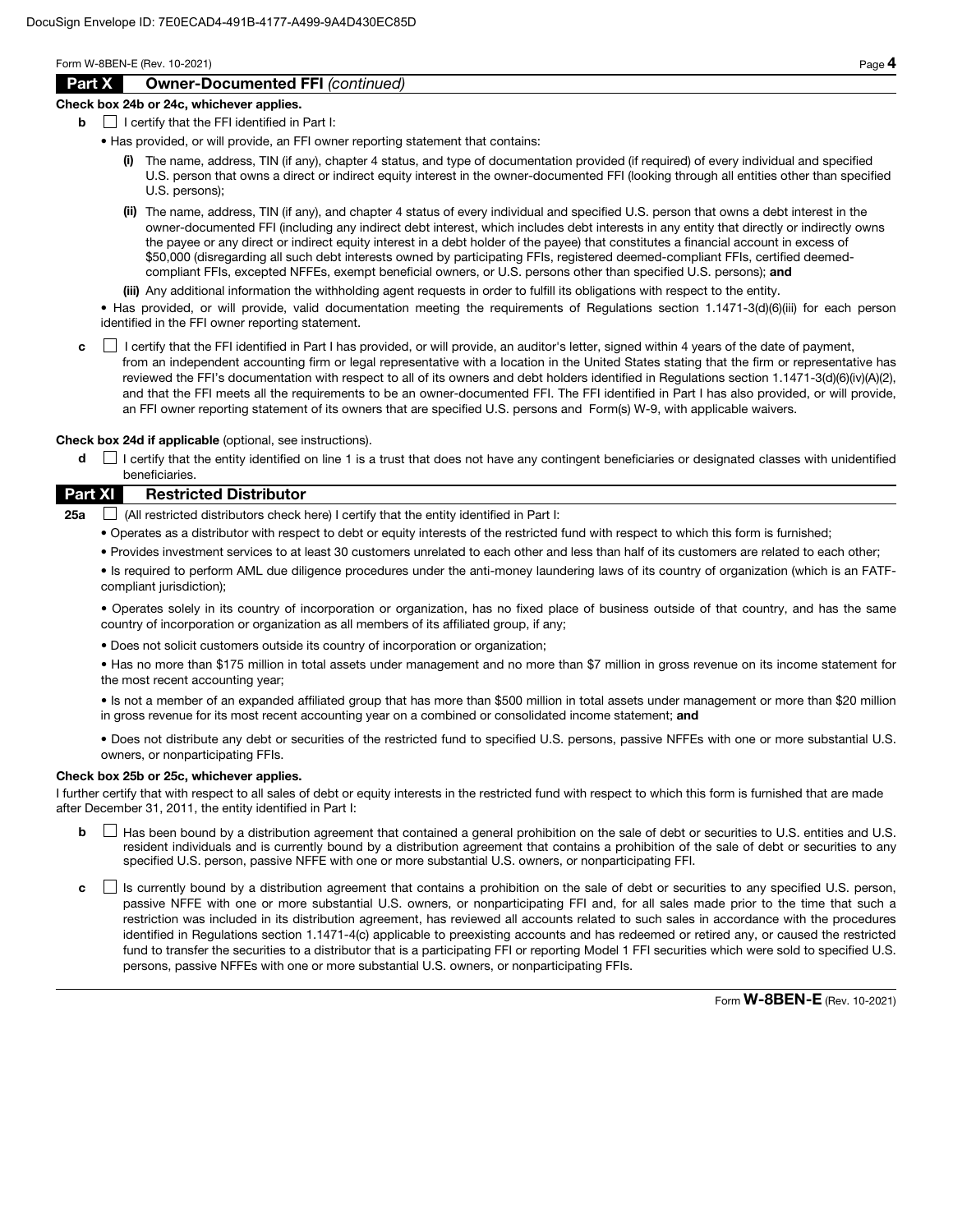| × |
|---|
| ۹ |

The applicable IGA is a  $\Box$  Model 1 IGA or a  $\Box$  Model 2 IGA; and

| Part XII | <b>Nonreporting IGA FFI</b> |  |  |  |
|----------|-----------------------------|--|--|--|
|----------|-----------------------------|--|--|--|

**26**  $\Box$  I certify that the entity identified in Part I:

• Meets the requirements to be considered a nonreporting financial institution pursuant to an applicable IGA between the United States and

is treated as a under the provisions of the applicable IGA or Treasury regulations

(if applicable, see instructions);

• If you are a trustee documented trust or a sponsored entity, provide the name of the trustee or sponsor .

The trustee is:  $\Box$  U.S.  $\Box$  Foreign

## Part XIII Foreign Government, Government of a U.S. Possession, or Foreign Central Bank of Issue

27  $\Box$  I certify that the entity identified in Part I is the beneficial owner of the payment, and is not engaged in commercial financial activities of a type engaged in by an insurance company, custodial institution, or depository institution with respect to the payments, accounts, or obligations for which this form is submitted (except as permitted in Regulations section 1.1471-6(h)(2)).

# Part XIV International Organization

#### Check box 28a or 28b, whichever applies.

28a  $\Box$  I certify that the entity identified in Part I is an international organization described in section 7701(a)(18).

- $\mathbf{b}$   $\Box$  I certify that the entity identified in Part I:
	- Is comprised primarily of foreign governments;

• Is recognized as an intergovernmental or supranational organization under a foreign law similar to the International Organizations Immunities Act or that has in effect a headquarters agreement with a foreign government;

• The benefit of the entity's income does not inure to any private person; and

• Is the beneficial owner of the payment and is not engaged in commercial financial activities of a type engaged in by an insurance company, custodial institution, or depository institution with respect to the payments, accounts, or obligations for which this form is submitted (except as permitted in Regulations section 1.1471-6(h)(2)).

# Part XV Exempt Retirement Plans

# Check box 29a, b, c, d, e, or f, whichever applies.

**29a**  $\Box$  I certify that the entity identified in Part I:

- Is established in a country with which the United States has an income tax treaty in force (see Part III if claiming treaty benefits);
- Is operated principally to administer or provide pension or retirement benefits; and

• Is entitled to treaty benefits on income that the fund derives from U.S. sources (or would be entitled to benefits if it derived any such income) as a resident of the other country which satisfies any applicable limitation on benefits requirement.

 $\mathbf{b}$   $\Box$  I certify that the entity identified in Part I:

• Is organized for the provision of retirement, disability, or death benefits (or any combination thereof) to beneficiaries that are former employees of one or more employers in consideration for services rendered;

• No single beneficiary has a right to more than 5% of the FFI's assets;

• Is subject to government regulation and provides annual information reporting about its beneficiaries to the relevant tax authorities in the country in which the fund is established or operated; and

- (i) Is generally exempt from tax on investment income under the laws of the country in which it is established or operates due to its status as a retirement or pension plan;
- (ii) Receives at least 50% of its total contributions from sponsoring employers (disregarding transfers of assets from other plans described in this part, retirement and pension accounts described in an applicable Model 1 or Model 2 IGA, other retirement funds described in an applicable Model 1 or Model 2 IGA, or accounts described in Regulations section 1.1471-5(b)(2)(i)(A));
- (iii) Either does not permit or penalizes distributions or withdrawals made before the occurrence of specified events related to retirement, disability, or death (except rollover distributions to accounts described in Regulations section 1.1471-5(b)(2)(i)(A) (referring to retirement and pension accounts), to retirement and pension accounts described in an applicable Model 1 or Model 2 IGA, or to other retirement funds described in this part or in an applicable Model 1 or Model 2 IGA); or

(iv) Limits contributions by employees to the fund by reference to earned income of the employee or may not exceed \$50,000 annually.

 $\mathbf{c}$   $\Box$  I certify that the entity identified in Part I:

• Is organized for the provision of retirement, disability, or death benefits (or any combination thereof) to beneficiaries that are former employees of one or more employers in consideration for services rendered;

- Has fewer than 50 participants;
- Is sponsored by one or more employers each of which is not an investment entity or passive NFFE;

• Employee and employer contributions to the fund (disregarding transfers of assets from other plans described in this part, retirement and pension accounts described in an applicable Model 1 or Model 2 IGA, or accounts described in Regulations section 1.1471-5(b)(2)(i)(A)) are limited by reference to earned income and compensation of the employee, respectively;

• Participants that are not residents of the country in which the fund is established or operated are not entitled to more than 20% of the fund's assets; and

• Is subject to government regulation and provides annual information reporting about its beneficiaries to the relevant tax authorities in the country in which the fund is established or operates.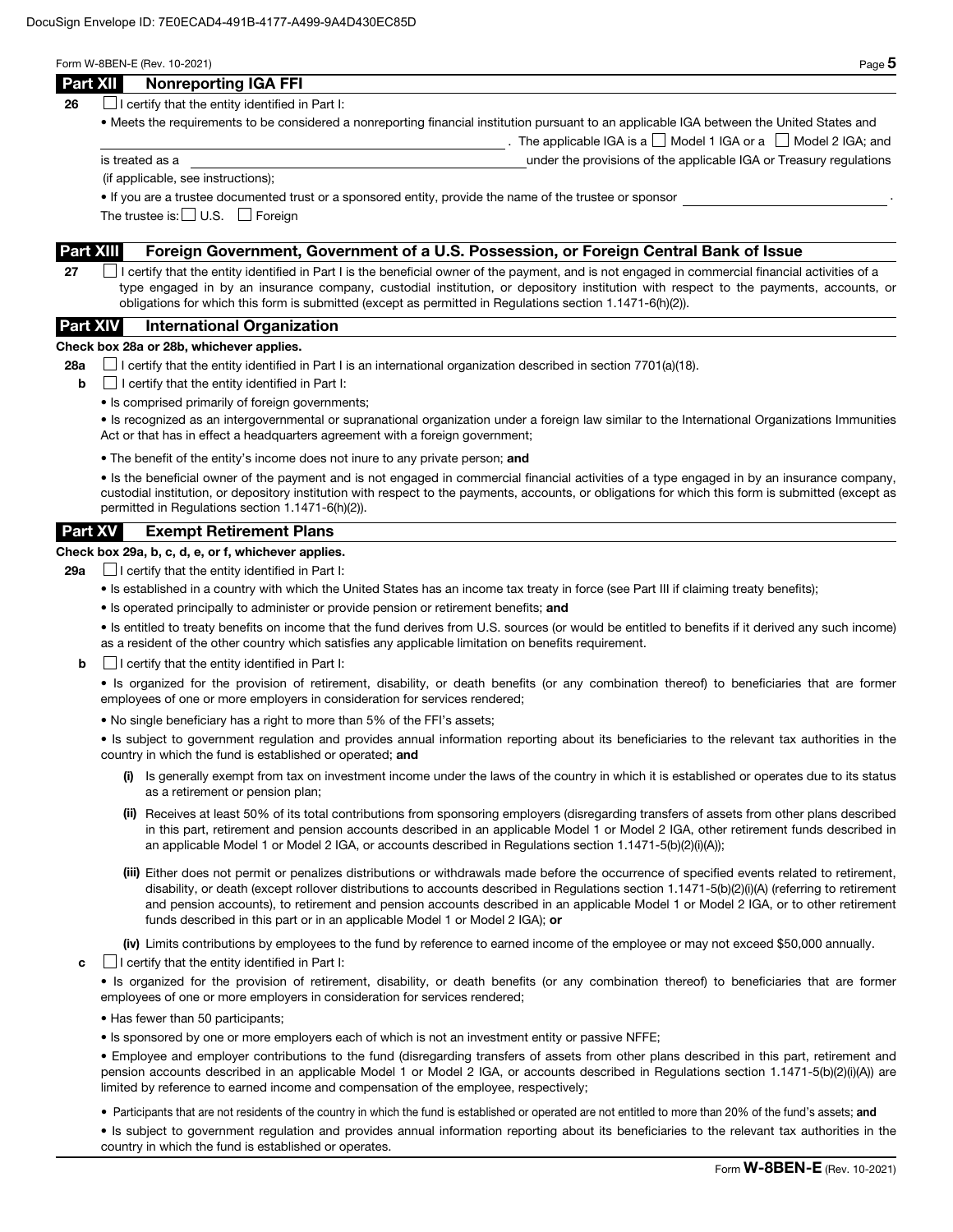#### Part XV Exempt Retirement Plans *(continued)*

- d **I** certify that the entity identified in Part I is formed pursuant to a pension plan that would meet the requirements of section 401(a), other than the requirement that the plan be funded by a trust created or organized in the United States.
- e I certify that the entity identified in Part I is established exclusively to earn income for the benefit of one or more retirement funds

described in this part or in an applicable Model 1 or Model 2 IGA, or accounts described in Regulations section 1.1471-5(b)(2)(i)(A) (referring to retirement and pension accounts), or retirement and pension accounts described in an applicable Model 1 or Model 2 IGA.

 $\mathbf{f}$  I certify that the entity identified in Part I:

• Is established and sponsored by a foreign government, international organization, central bank of issue, or government of a U.S. possession (each as defined in Regulations section 1.1471-6) or an exempt beneficial owner described in an applicable Model 1 or Model 2 IGA to provide retirement, disability, or death benefits to beneficiaries or participants that are current or former employees of the sponsor (or persons designated by such employees); or

• Is established and sponsored by a foreign government, international organization, central bank of issue, or government of a U.S. possession (each as defined in Regulations section 1.1471-6) or an exempt beneficial owner described in an applicable Model 1 or Model 2 IGA to provide retirement, disability, or death benefits to beneficiaries or participants that are not current or former employees of such sponsor, but are in consideration of personal services performed for the sponsor.

## Part XVI Entity Wholly Owned by Exempt Beneficial Owners

30 I certify that the entity identified in Part I:

• Is an FFI solely because it is an investment entity;

• Each direct holder of an equity interest in the investment entity is an exempt beneficial owner described in Regulations section 1.1471-6 or in an applicable Model 1 or Model 2 IGA;

• Each direct holder of a debt interest in the investment entity is either a depository institution (with respect to a loan made to such entity) or an exempt beneficial owner described in Regulations section 1.1471-6 or an applicable Model 1 or Model 2 IGA.

• Has provided an owner reporting statement that contains the name, address, TIN (if any), chapter 4 status, and a description of the type of documentation provided to the withholding agent for every person that owns a debt interest constituting a financial account or direct equity interest in the entity; and

• Has provided documentation establishing that every owner of the entity is an entity described in Regulations section 1.1471-6(b), (c), (d), (e), (f) and/or (g) without regard to whether such owners are beneficial owners.

## Part XVII Territory Financial Institution

31 I certify that the entity identified in Part I is a financial institution (other than an investment entity) that is incorporated or organized under the laws of a possession of the United States

## Part XVIII Excepted Nonfinancial Group Entity

32 **I certify that the entity identified in Part I:** 

• Is a holding company, treasury center, or captive finance company and substantially all of the entity's activities are functions described in Regulations section 1.1471-5(e)(5)(i)(C) through (E);

- Is a member of a nonfinancial group described in Regulations section 1.1471-5(e)(5)(i)(B);
- Is not a depository or custodial institution (other than for members of the entity's expanded affiliated group); and

• Does not function (or hold itself out) as an investment fund, such as a private equity fund, venture capital fund, leveraged buyout fund, or any investment vehicle with an investment strategy to acquire or fund companies and then hold interests in those companies as capital assets for investment purposes.

## Part XIX Excepted Nonfinancial Start-Up Company

33  $\Box$  I certify that the entity identified in Part I:

• Was formed on (or, in the case of a new line of business, the date of board resolution approving the new line of business)

(date must be less than 24 months prior to date of payment);

• Is not yet operating a business and has no prior operating history or is investing capital in assets with the intent to operate a new line of business other than that of a financial institution or passive NFFE;

• Is investing capital into assets with the intent to operate a business other than that of a financial institution; and

• Does not function (or hold itself out) as an investment fund, such as a private equity fund, venture capital fund, leveraged buyout fund, or any investment vehicle whose purpose is to acquire or fund companies and then hold interests in those companies as capital assets for investment purposes.

## Part XX Excepted Nonfinancial Entity in Liquidation or Bankruptcy

 $34$   $\Box$  I certify that the entity identified in Part I:

- Filed a plan of liquidation, filed a plan of reorganization, or filed for bankruptcy on ;
- During the past 5 years has not been engaged in business as a financial institution or acted as a passive NFFE;

• Is either liquidating or emerging from a reorganization or bankruptcy with the intent to continue or recommence operations as a nonfinancial entity; and

• Has, or will provide, documentary evidence such as a bankruptcy filing or other public documentation that supports its claim if it remains in bankruptcy or liquidation for more than 3 years.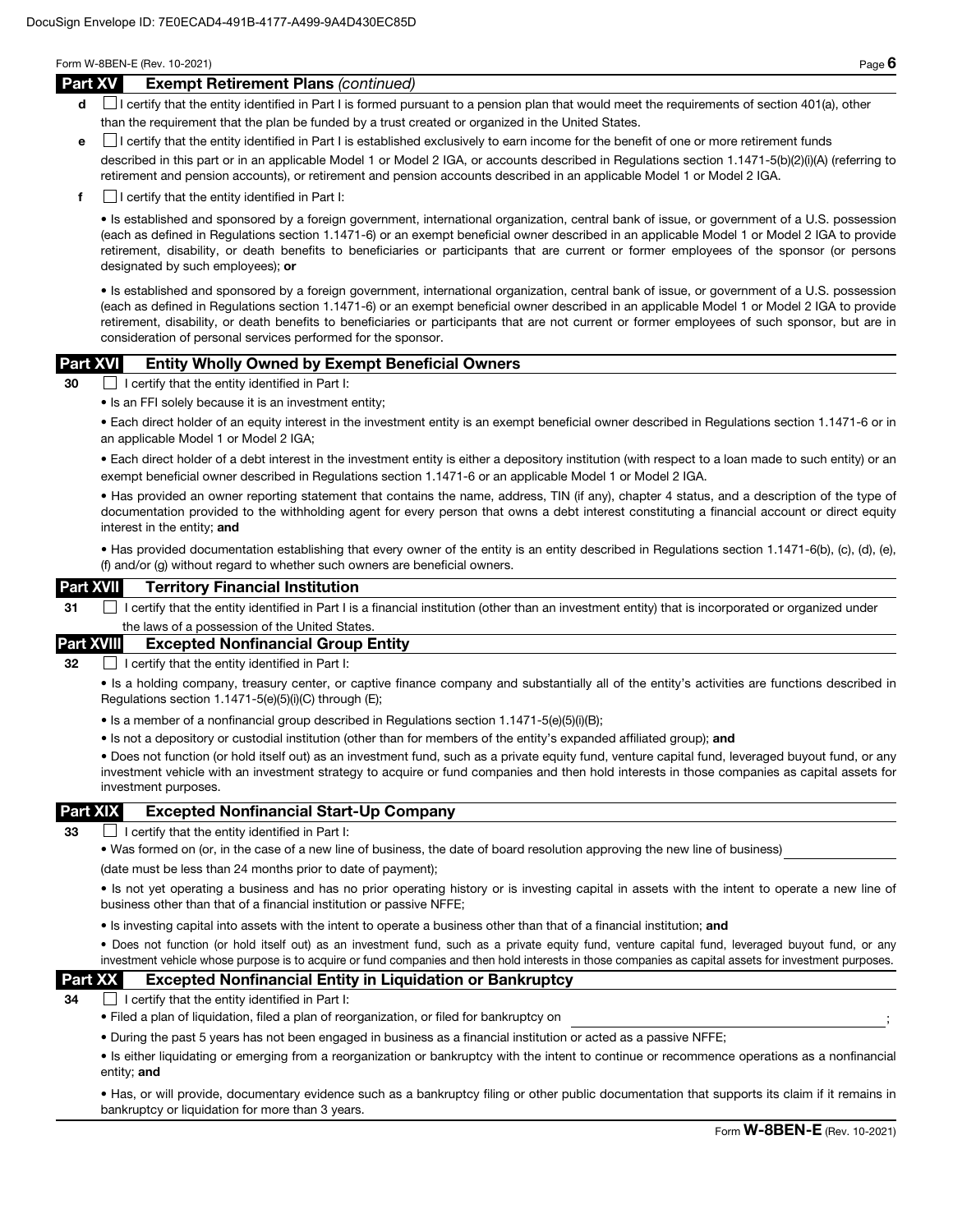## Part XXI 501(c) Organization

35  $\Box$  I certify that the entity identified in Part I is a 501(c) organization that:

• Has been issued a determination letter from the IRS that is currently in effect concluding that the payee is a section 501(c) organization that is dated ; or

• Has provided a copy of an opinion from U.S. counsel certifying that the payee is a section 501(c) organization (without regard to whether the payee is a foreign private foundation).

# Part XXII Nonprofit Organization

 $36$  I certify that the entity identified in Part I is a nonprofit organization that meets the following requirements.

- The entity is established and maintained in its country of residence exclusively for religious, charitable, scientific, artistic, cultural or educational purposes;
- The entity is exempt from income tax in its country of residence;
- The entity has no shareholders or members who have a proprietary or beneficial interest in its income or assets;

• Neither the applicable laws of the entity's country of residence nor the entity's formation documents permit any income or assets of the entity to be distributed to, or applied for the benefit of, a private person or noncharitable entity other than pursuant to the conduct of the entity's charitable activities or as payment of reasonable compensation for services rendered or payment representing the fair market value of property which the entity has purchased; and

• The applicable laws of the entity's country of residence or the entity's formation documents require that, upon the entity's liquidation or dissolution, all of its assets be distributed to an entity that is a foreign government, an integral part of a foreign government, a controlled entity of a foreign government, or another organization that is described in this part or escheats to the government of the entity's country of residence or any political subdivision thereof.

## Part XXIII Publicly Traded NFFE or NFFE Affiliate of a Publicly Traded Corporation

#### Check box 37a or 37b, whichever applies.

- $37a$  | certify that:
	- The entity identified in Part I is a foreign corporation that is not a financial institution; and
	- The stock of such corporation is regularly traded on one or more established securities markets, including (name one securities exchange upon which the stock is regularly traded).
	- $\mathbf{b}$   $\Box$  I certify that:
		- The entity identified in Part I is a foreign corporation that is not a financial institution;
		- The entity identified in Part I is a member of the same expanded affiliated group as an entity the stock of which is regularly traded on an established securities market;
		- The name of the entity, the stock of which is regularly traded on an established securities market, is  $\cdot$  ; and
		- The name of the securities market on which the stock is regularly traded is

# Part XXIV Excepted Territory NFFE

- 38 **I** certify that:
	- The entity identified in Part I is an entity that is organized in a possession of the United States;
	- The entity identified in Part I:
		- (i) Does not accept deposits in the ordinary course of a banking or similar business;
		- (ii) Does not hold, as a substantial portion of its business, financial assets for the account of others; or
		- (iii) Is not an insurance company (or the holding company of an insurance company) that issues or is obligated to make payments with respect to a financial account; and
	- All of the owners of the entity identified in Part I are bona fide residents of the possession in which the NFFE is organized or incorporated.

## Part XXV Active NFFE

 $39$  | I certify that:

- The entity identified in Part I is a foreign entity that is not a financial institution;
- Less than 50% of such entity's gross income for the preceding calendar year is passive income; and

• Less than 50% of the assets held by such entity are assets that produce or are held for the production of passive income (calculated as a weighted average of the percentage of passive assets measured quarterly) (see instructions for the definition of passive income).

#### Part XXVI Passive NFFE

40a  $\Box$  I certify that the entity identified in Part I is a foreign entity that is not a financial institution (other than an investment entity organized in a possession of the United States) and is not certifying its status as a publicly traded NFFE (or affiliate), excepted territory NFFE, active NFFE, direct reporting NFFE, or sponsored direct reporting NFFE.

#### Check box 40b or 40c, whichever applies.

**b**  $\Box$  I further certify that the entity identified in Part I has no substantial U.S. owners (or, if applicable, no controlling U.S. persons); or

 $c \perp$  I further certify that the entity identified in Part I has provided the name, address, and TIN of each substantial U.S. owner (or, if applicable, controlling U.S. person) of the NFFE in Part XXIX.